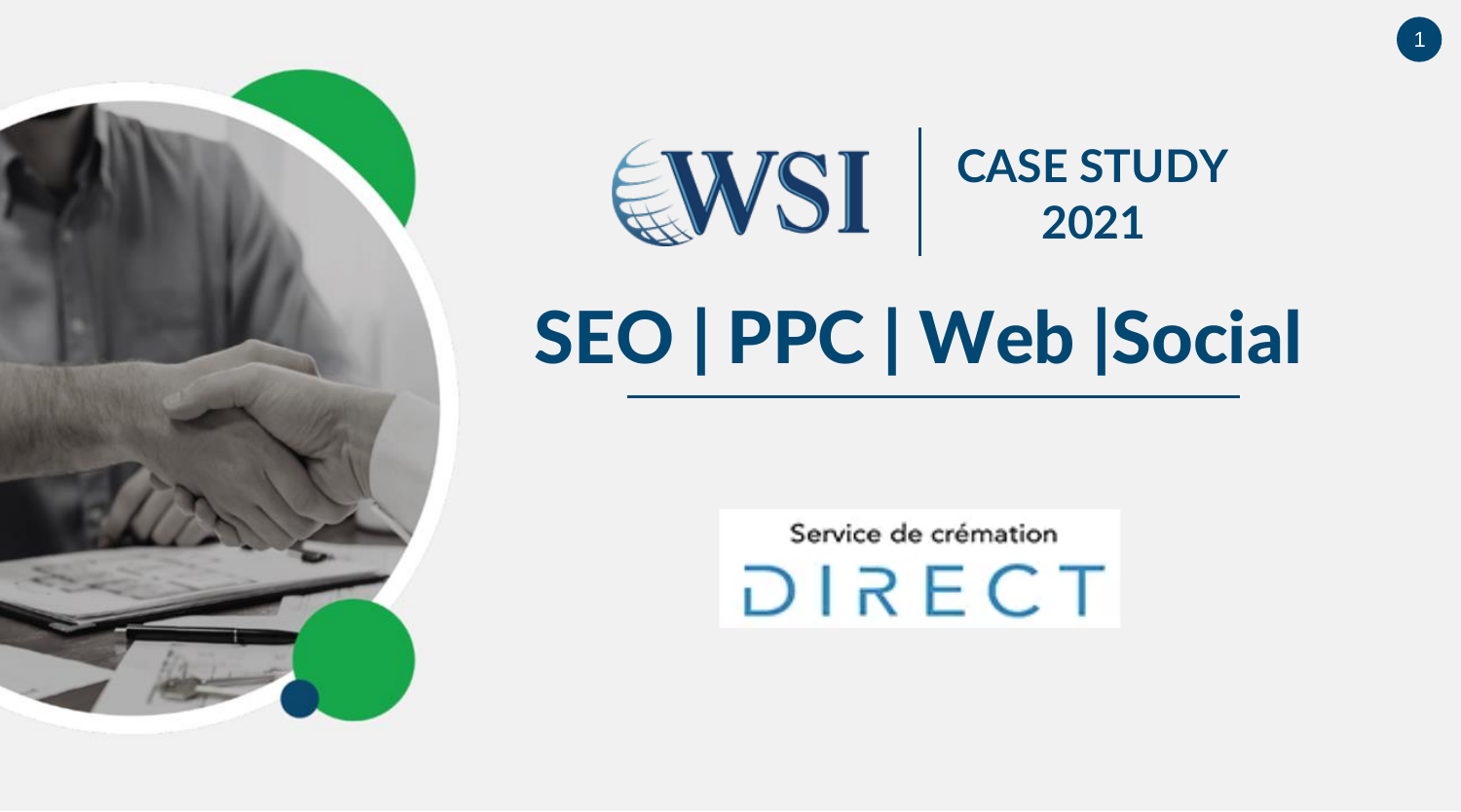#### **Company Background:**



**Service de crémation DIRECT** provides Funeral and cremation services in Montreal & everywhere in Québec as well as a complete range of customizable funeral home services that include planning funeral arrangements and providing continued support through their follow-up program.

**SCD hired WSI** in 2020 during the pandemic to drive **more leads** to their funeral homes via the Internet.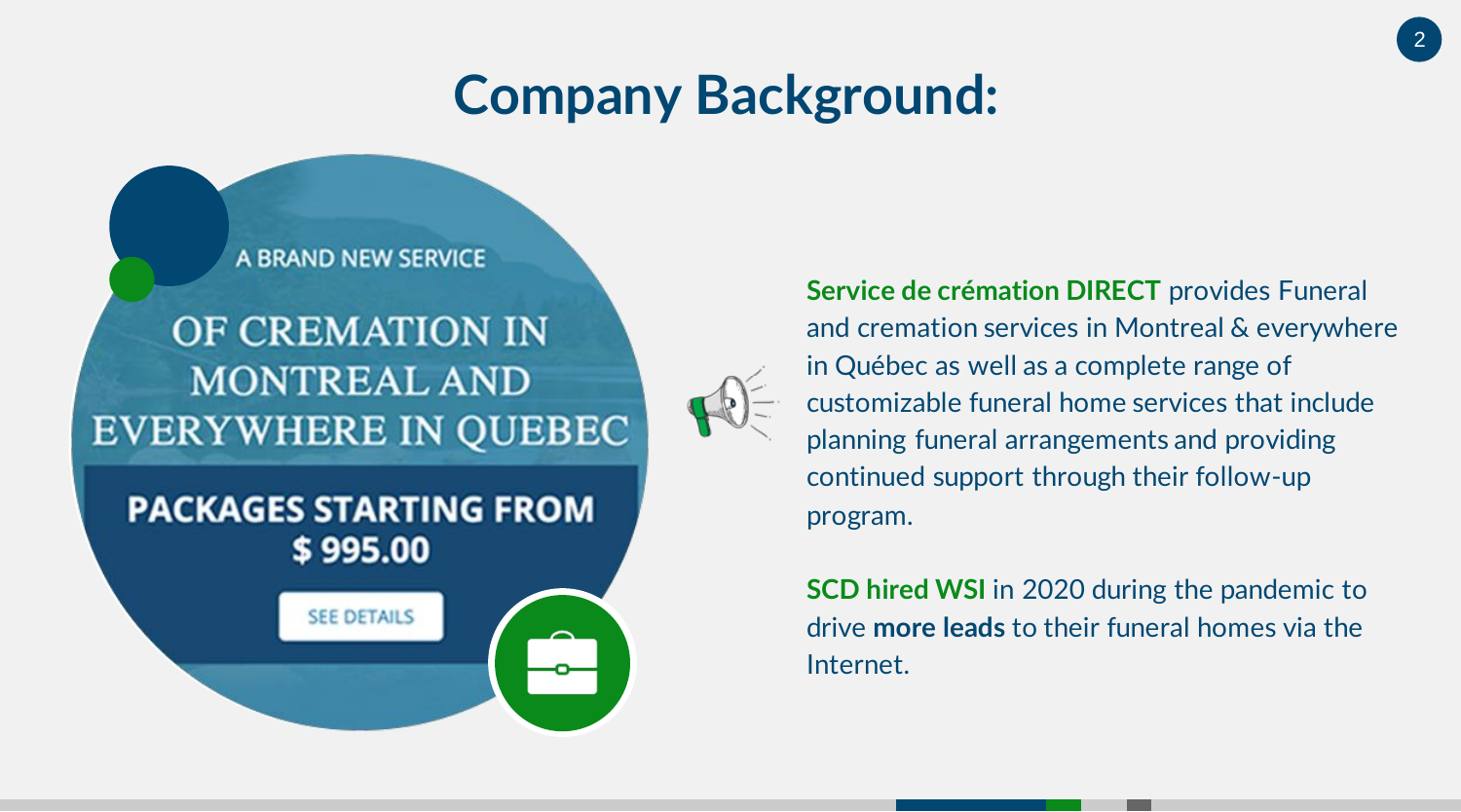## **SCD Challenges:**



**Compared to other funeral homes in Montreal, SCD had little web visibility and generated no leads through the Internet**



**The website was old and dated looking**



**SCD had no rank in search engines for high value keywords** 



**SCD wanted leads coming in from the internet, as they knew Covid-19 was quickly changing how people view, research and purchase services**



**SCD did not have the expertise to run an effective digital marketing strategy in-house**

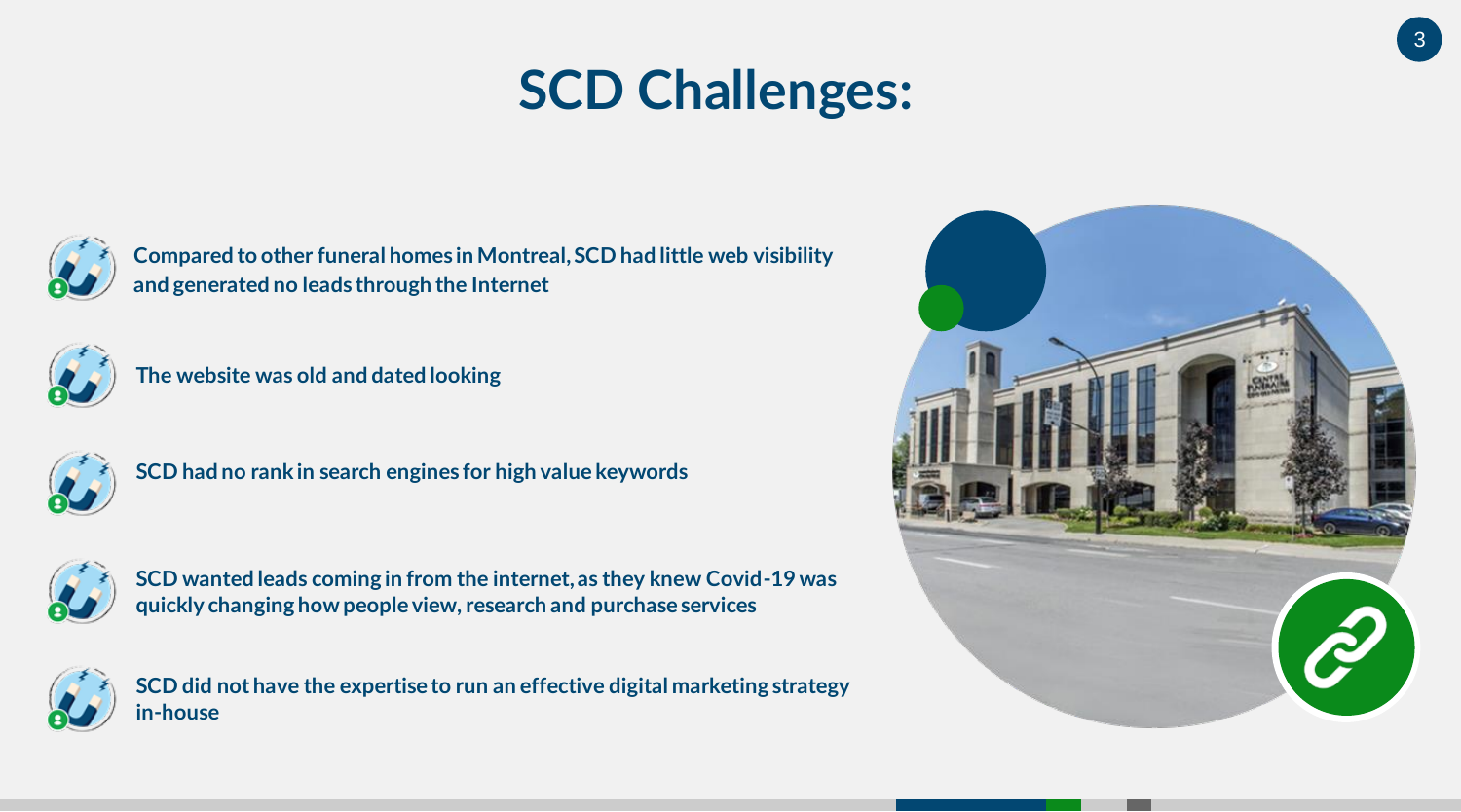### **Our Solution:**



**Full review of the client's current online presence**



**Full persona development was created and marketing tactics developed specifically for these persona's**



 $\left( \Omega\right)$ 

 $\mathbf{C}$ 

**Creation of a visually and conversion focused bilingual website to support our marketing objectives**

**Google AdWords Campaign was developed** 



 $\Omega$ 

 $\left( \Omega\right)$ 

**Search Engine Optimization Strategy was developed**

**Paid and Organic Facebook campaigns were developed**

**Analytics and Goal tracking was set up**

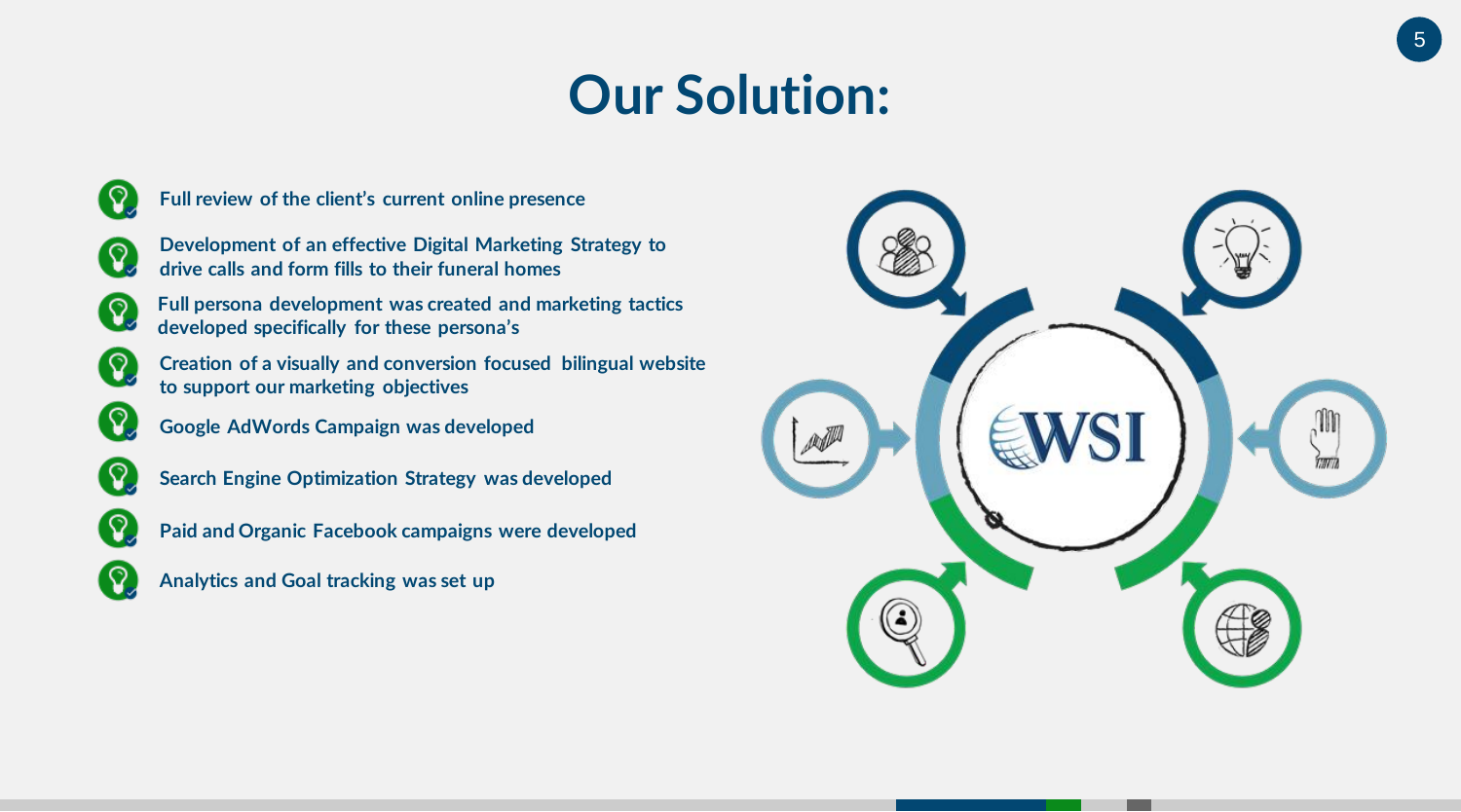